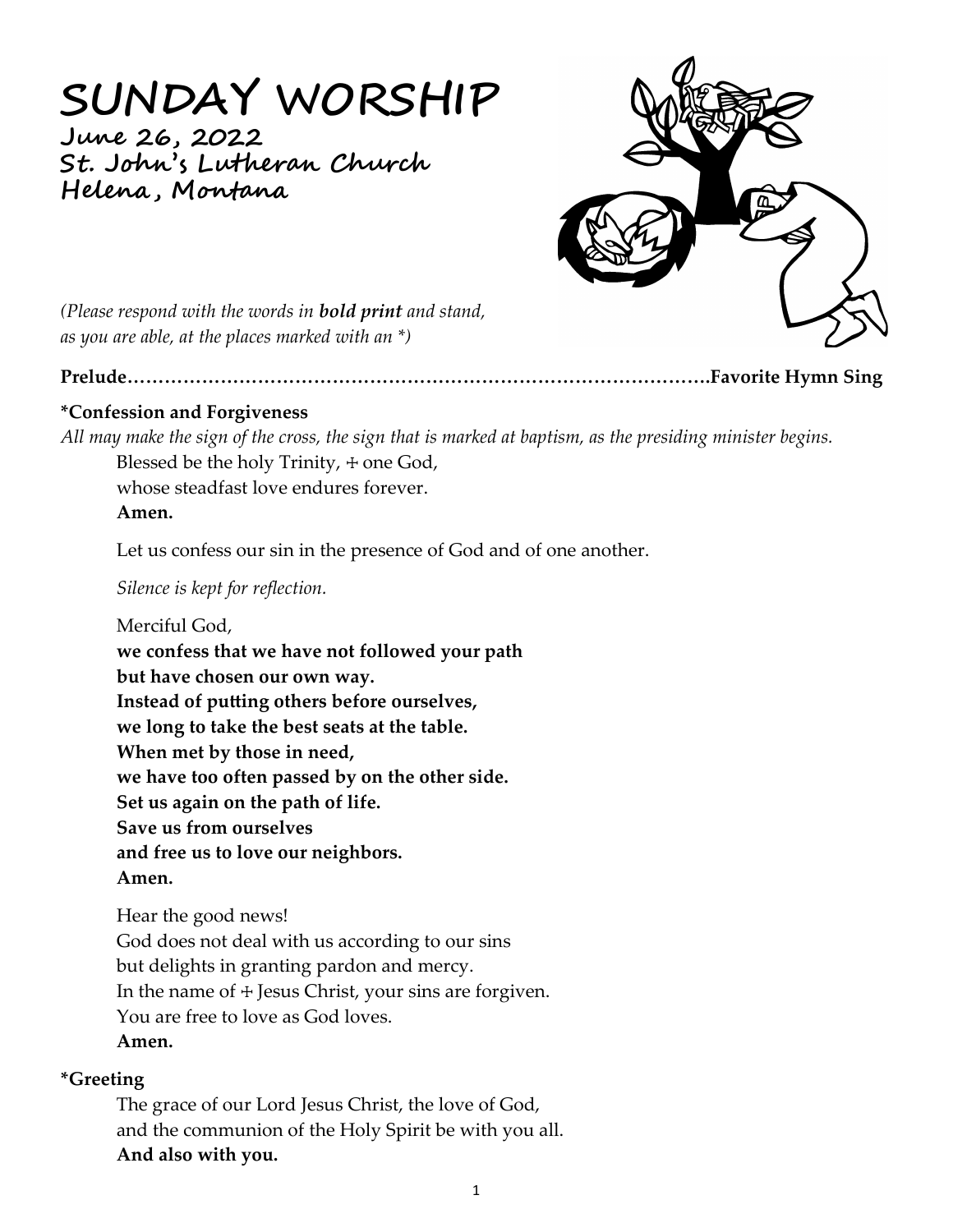**\*Canticle of Praise** 

# **SING OF THE LORD'S GOODNESS**

**Ernest Sands** 



#### **\*Prayer of the Day**

Sovereign God, ruler of all hearts, you call us to obey you, and you favor us with true freedom. Keep us faithful to the ways of your Son, that, leaving behind all that hinders us, we may steadfastly follow your paths, through Jesus Christ, our Savior and Lord. **Amen.**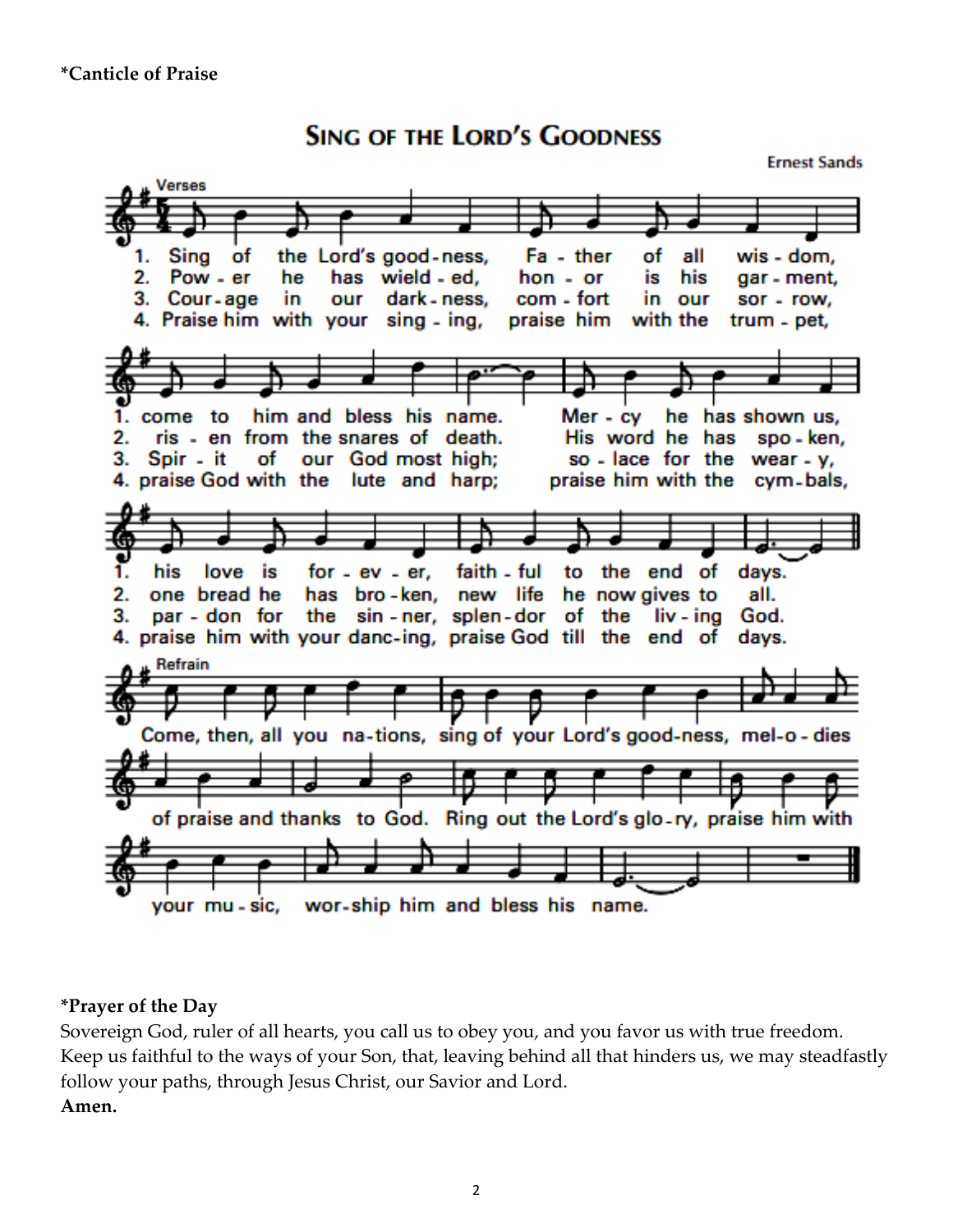## **First Reading: 1 Kings 19:15-16, 19-21**

*In the story preceding today's reading, the prophet Elijah flees for his life to the security of God's mountain. There God reveals to Elijah that there are still other faithful people in Israel and commissions him to anoint new leaders, including his own successor, Elisha.* 

15Then the Lord said to [Elijah,] "Go, return on your way to the wilderness of Damascus; when you arrive, you shall anoint Hazael as king over Aram. 16Also you shall anoint Jehu son of Nimshi as king over Israel; and you shall anoint Elisha son of Shaphat of Abel-meholah as prophet in your place.

19So he set out from there, and found Elisha son of Shaphat, who was plowing. There were twelve yoke of oxen ahead of him, and he was with the twelfth. Elijah passed by him and threw his mantle over him. 20He left the oxen, ran after Elijah, and said, "Let me kiss my father and my mother, and then I will follow you." Then Elijah said to him, "Go back again; for what have I done to you?" 21He returned from following him, took the yoke of oxen, and slaughtered them; using the equipment from the oxen, he boiled their flesh, and gave it to the people, and they ate. Then he set out and followed Elijah, and became his servant.

The Word of the Lord.

**Thanks be to God.** 

## **Psalm 16**

1Protect me, O God, for I take refuge in you;

I have said to the Lord, "You are my Lord, my good above all other."

# **2All my delight is in the godly that are in the land,**

 **upon those who are noble among the people.**

3But those who run after other gods shall have their troubles multiplied.

**4I will not pour out drink offerings to such gods, never take their names upon my lips.**

5O Lord, you are my portion and my cup; it is you who uphold my lot.

- **6My boundaries enclose a pleasant land; indeed, I have a rich inheritance.**
- 7I will bless the Lord who gives me counsel; my heart teaches me night after night.

# **8I have set the Lord always before me; because God is at my right hand, I shall not be shaken.**

9My heart, therefore, is glad, and my spirit rejoices;

my body also shall rest in hope.

**10For you will not abandon me to the grave, nor let your holy one see the pit.**

11You will show me the path of life;

in your presence there is fullness of joy, and in your right hand are pleasures forevermore.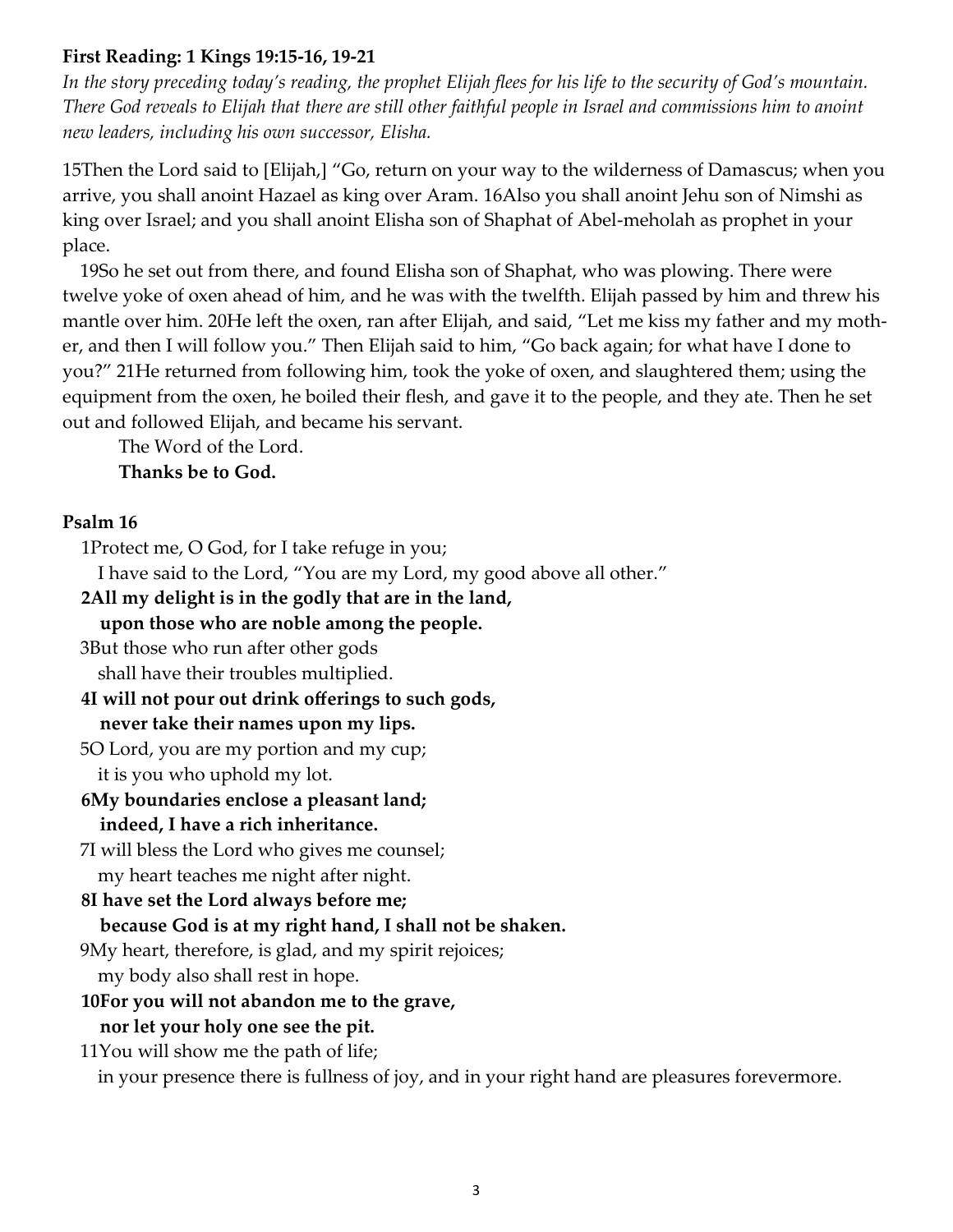#### **Second Reading: Galatians 5:1, 13-25**

*For Paul, the freedom Christ gives is not permission to do whatever we want. It is the invitation to be what we could not be otherwise. The power and guidance of Christ's Holy Spirit produce a different kind of life, one marked by the fruit of this Holy Spirit.* 

1For freedom Christ has set us free. Stand firm, therefore, and do not submit again to a yoke of slavery. 13For you were called to freedom, brothers and sisters; only do not use your freedom as an opportunity for self-indulgence, but through love become slaves to one another. 14For the whole law is summed up in a single commandment, "You shall love your neighbor as yourself." 15If, however, you bite and devour one another, take care that you are not consumed by one another. 16Live by the Spirit, I say, and do not gratify the desires of the flesh. 17For what the flesh desires is opposed to the Spirit, and what the Spirit desires is opposed to the flesh; for these are opposed to each other, to prevent you from doing what you want. 18But if you are led by the Spirit, you are not subject to the law. 19Now the works of the flesh are obvious: fornication, impurity, licentiousness, 20idolatry, sorcery, enmities, strife, jealousy, anger, quarrels, dissensions, factions, 21envy, drunkenness, carousing, and things like these. I am warning you, as I warned you before: those who do such things will not inherit the kingdom of God. 22By contrast, the fruit of the Spirit is love, joy, peace, patience, kindness, generosity, faithfulness, 23gentleness, and self-control. There is no law against such things. 24And those who belong to Christ Jesus have crucified the flesh with its passions and desires. 25If we live by the Spirit, let us also be guided by the Spirit.

The Word of the Lord. **Thanks be to God.** 



**\*Gospel Acclamation**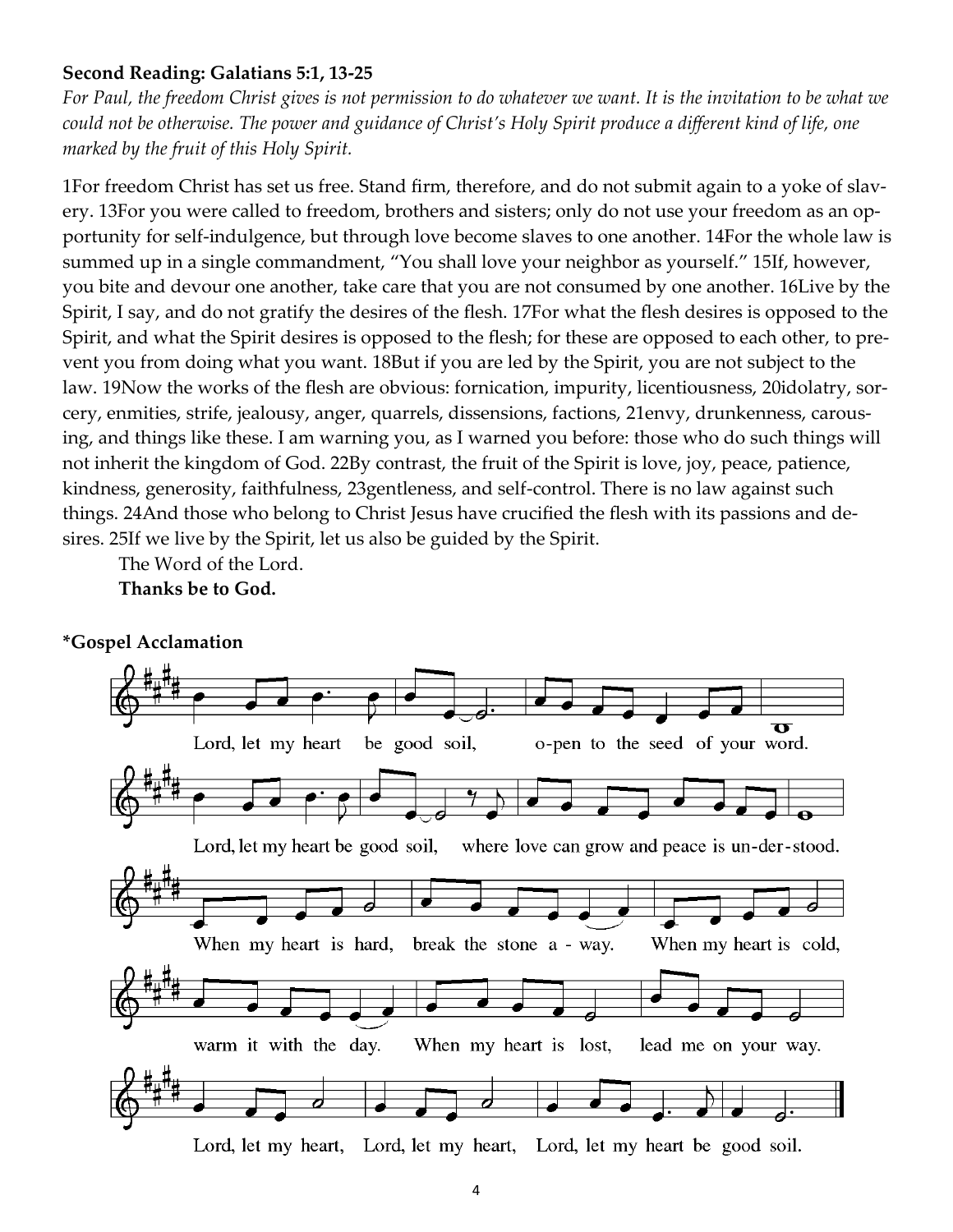## **\*Gospel Reading**

The Holy Gospel according to Luke, the 9th chapter beginning with the 51st verse. **Response after the announcement: Glory to you, O Lord.** 

## **Gospel: Luke 9:51-62**

*Jesus is unwavering in his commitment to his mission in Jerusalem and will not be swayed by pettiness. In a series of striking cases in point, he calls his disciples to a similar single-mindedness.* 

51When the days drew near for [Jesus] to be taken up, he set his face to go to Jerusalem. 52And he sent messengers ahead of him. On their way they entered a village of the Samaritans to make ready for him; 53but they did not receive him, because his face was set toward Jerusalem. 54When his disciples James and John saw it, they said, "Lord, do you want us to command fire to come down from heaven and consume them?" 55But he turned and rebuked them. 56Then they went on to another village.57As they were going along the road, someone said to him, "I will follow you wherever you go." 58And Jesus said to him, "Foxes have holes, and birds of the air have nests; but the Son of Man has nowhere to lay his head." 59To another he said, "Follow me." But he said, "Lord, first let me go and bury my father." 60But Jesus said to him, "Let the dead bury their own dead; but as for you, go and proclaim the kingdom of God." 61Another said, "I will follow you, Lord; but let me first say farewell to those at my home." 62Jesus said to him, "No one who puts a hand to the plow and looks back is fit for the kingdom of God."

## **Response after the reading: Praise to you, O Christ.**

## **Children's Time**

| "Will you come and follow me if I but call your name?               |
|---------------------------------------------------------------------|
| Will you go where you don't know and never be the same?             |
| Will you let my love be shown, will you let my name be known,       |
| will you let my life be grown in you and you in me?                 |
| "Will you leave yourself behind if I but call your name?            |
| Will you care for cruel and kind and never be the same?             |
| Will you risk the hostile stare, should your life attract or scare? |
| Will you let me answer pray'r in you and you in me?                 |
| "Will you let the blinded see if I but call your name?              |
| Will you set the pris'ners free and never be the same?              |
| Will you kiss the leper clean, and do such as this unseen,          |
| and admit to what I mean in you and you in me?                      |

**Sermon: "The Challenge of Discipleship" ……………………………………...John Mundinger, LPA**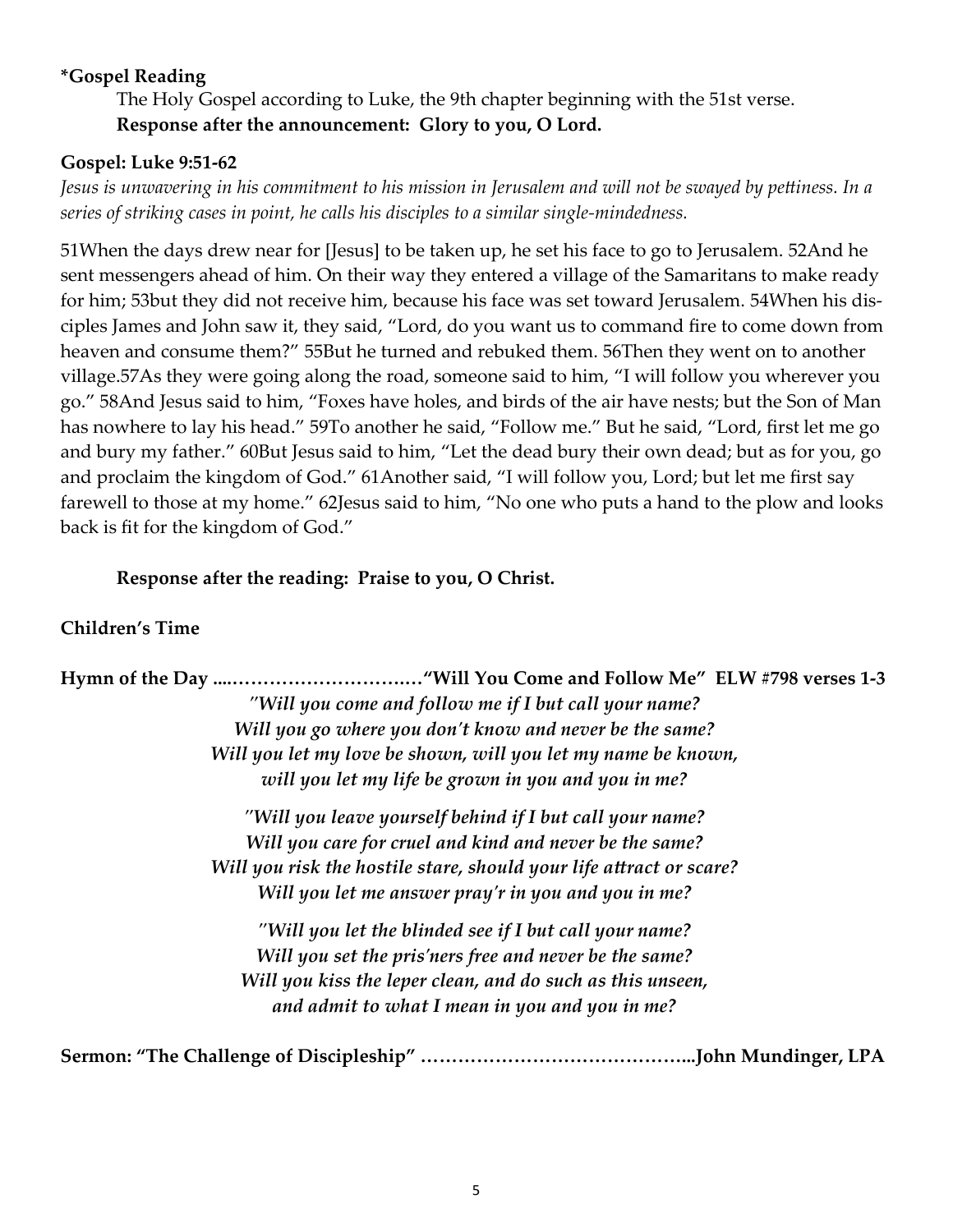**Hymn of the Day ....……………………….…"Will You Come and Follow Me" ELW #798 verses 4-5**

*"Will you love the you you hide if I but call your name? Will you quell the fear inside and never be the same? Will you use the faith you've found to reshape the world around, through my sight and touch and sound in you and you in me?"*

*Lord, your summons echoes true when you but call my name. Let me turn and follow you and never be the same. In your company I'll go where your love and footsteps show. Thus I'll move and live and grow in you and you in me.*

*Text: John L. Bell, b. 1949*

*Text © 1987 Iona Community, GIA Publications, Inc., agent 7404 S. Mason Ave., Chicago, IL 60638. www.giamusic.com. 800.442.3358. All rights reserved. Used by permission.*

**\*Apostles Creed I believe in God, the Father almighty, creator of heaven and earth. I believe in Jesus Christ, God's only Son, our Lord, who was conceived by the Holy Spirit, born of the virgin Mary, suffered under Pontius Pilate, was crucified, died, and was buried; he descended to the dead. On the third day he rose again; he ascended into heaven, he is seated at the right hand of the Father, and he will come to judge the living and the dead. I believe in the Holy Spirit, the holy catholic church, the communion of saints, the forgiveness of sins, the resurrection of the body,**

**and the life everlasting. Amen.** 

#### **\*Prayers of Intercession**

Rejoicing with all the faithful, let us pray for the church, the world, and all who are in need.

#### **\*Prayer Response**

God of grace, **hear our prayer.**

#### **\*Sharing of the Peace**

*(...Jesus came and stood among them and said, "Peace be with you." (John 20:19))*

As Christ welcomed everyone, let us open our hearts and lives and be like Christ to everyone we meet. The peace of the Lord be with you,

**And also with you.**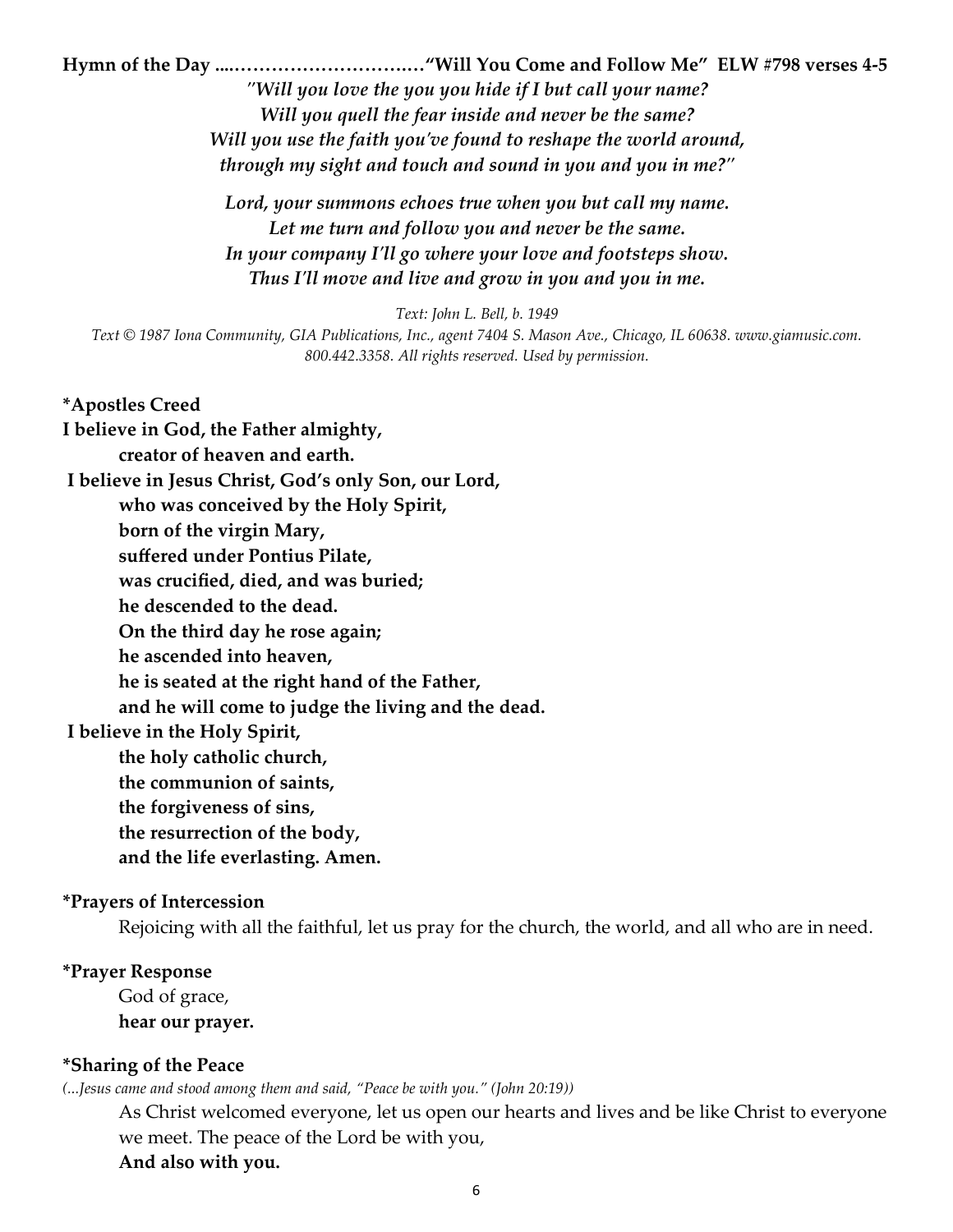# **Offertory Hymn…..…………...…………………………………"O Jesus, I Have Promised" ELW #810** *O Jesus, I have promised to serve you to the end;*

*remain forever near me, my master and my friend. I shall not fear the battle if you are by my side, nor wander from the pathway if you will be my guide.*

*Oh, let me feel you near me; the world is ever near. I see the sights that dazzle, the tempting sounds I hear. My foes are ever near me, around me and within; but, Jesus, then draw nearer to shield my soul from sin.*

*Oh, let me hear you speaking in accents clear and still above the storms of passion, the murmurs of self-will. Now speak to reassure me, to hasten or control; now speak and make me listen, O Guardian of my soul.*

*O Jesus, you have promised to all who follow you that where you are in glory your servant shall be too. And Jesus, I have promised to serve you to the end; oh, give me grace to follow, my master and my friend.*

*Text: John E. Bode, 1816-1874, alt.*

## **\*Offering Prayer**

God of abundance: you have set before us a plentiful harvest. As we feast on your goodness, strengthen us to labor in your field, and equip us to bear fruit for the good of all, in the name of Jesus. **Amen.**

**\*The Great Thanksgiving**

The Lord be with you.

**And also with you.**

Lift up your hearts.

**We lift them to the Lord.**

Let us give thanks to the Lord our God.

**It is right to give our thanks and praise.** 

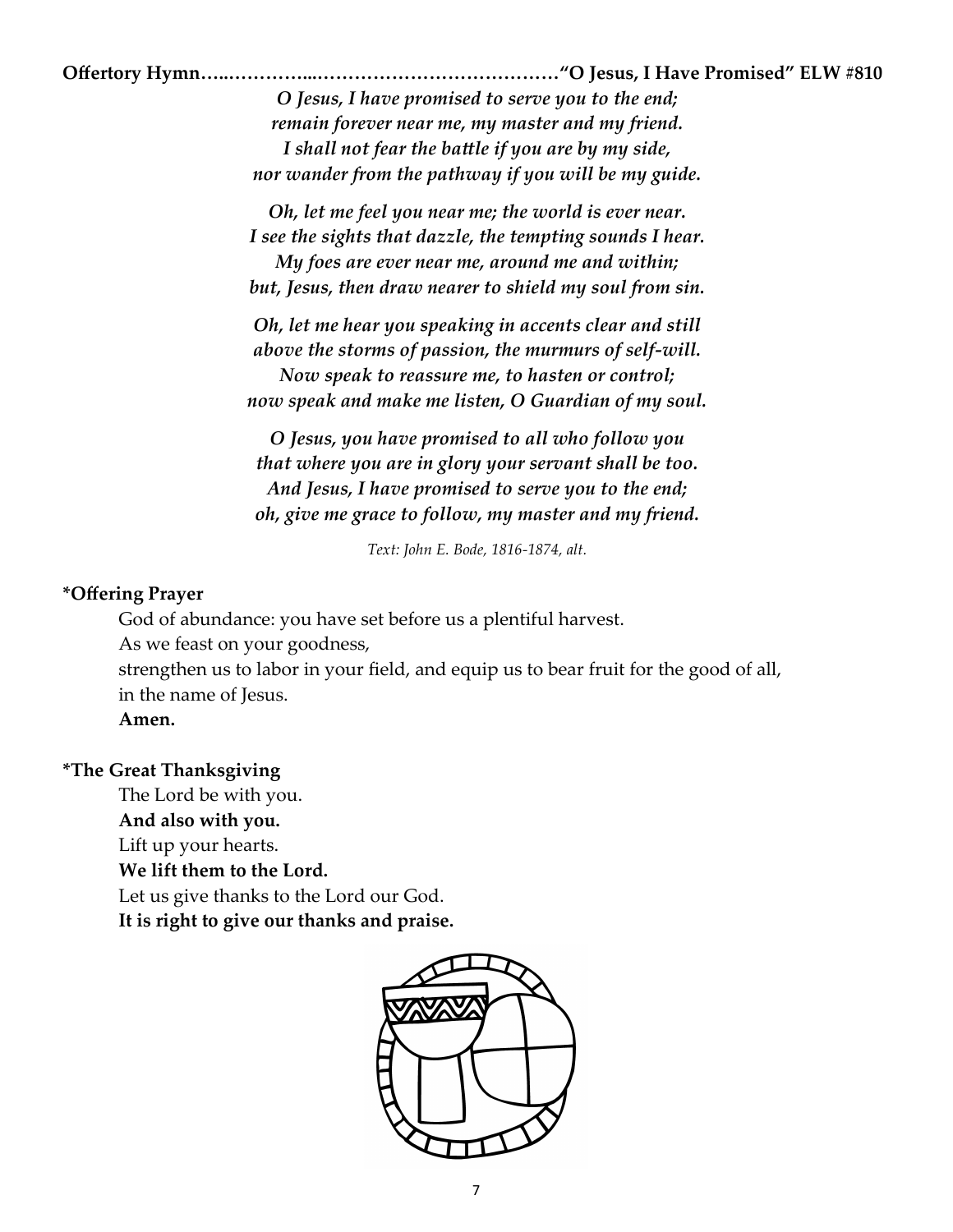

**\*Words of Institution**

#### **\*Lords Prayer**

**Our Father, who art in heaven, hallowed be thy name, thy kingdom come, thy will be done, on earth as it is in heaven. Give us this day our daily bread; and forgive us our trespasses, as we forgive those who trespass against us; and lead us not into temptation, but deliver us from evil. For thine is the kingdom, and the power, and the glory, forever and ever. Amen.** 

#### **\*Invitation**

In Christ's presence there is fullness of joy. Come to the banquet.

*We celebrate open communion and all who are baptized are welcome to receive the forgiving and gracious presence of Christ in communion. Those who prefer not to commune are invited to come forward to receive a blessing. Gluten-free wafers and white grape juice are available.)* 

#### **Lamb of God**

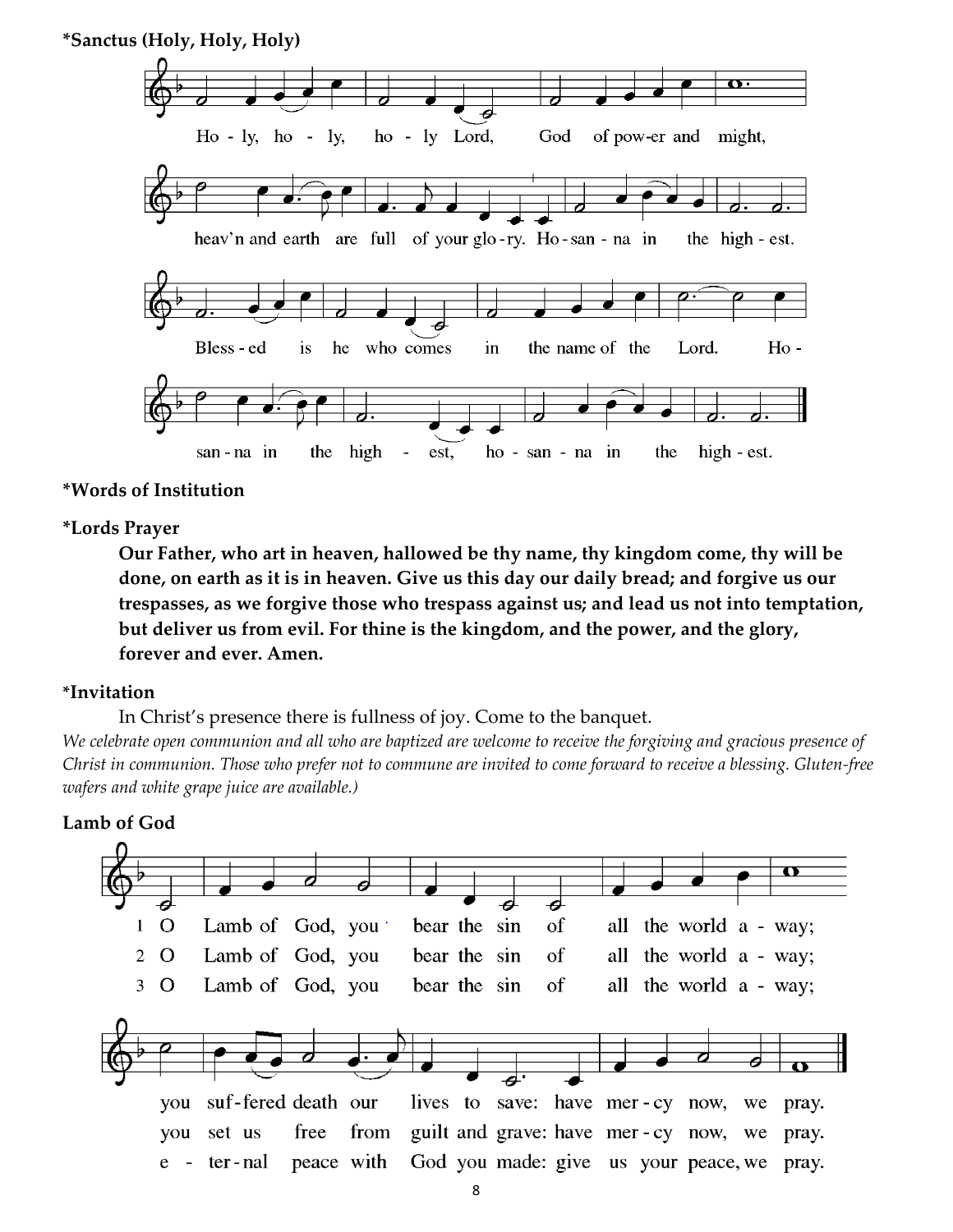**Communion Hymn………………………………………."Eat This Bread, Drink This Cup" ELW #492**

*Refrain: Eat this bread, drink this cup. Taste and see the goodness of God. Bread of life, cup of love, we rejoice in your presence.*

*I will bless the Lord at all times, praise with heart and voice; in my God I glory forever: listen and rejoice! (Refrain)*

*Look upon the Lord, be radiant, never turn away. God will save in ev'ry affliction, hear us when we pray. (Refrain)*

*Angels fold their wings around us, guard through good and ill. Those who seek the Lord will lack nothing; taste, and have your fill. (Refrain)*

*Saints of God, bow down and worship, bless the holy name. Rise to tell God's greatness forever, wondrous deeds proclaim! (Refrain)*

*Text: Jeremy Young, b. 1948, refrain; With One Voice, stanzas, based on Ps. 34 Text © 1995 Augsburg Fortress.*

#### **Prayer After Communion**

Life-giving God, through this meal you have bandaged our wounds and fed us with your mercy. Now send us forth to live for others, both friend and stranger, that all may come to know your love. This we pray in the name of Jesus. **Amen.** 

#### **Sending of Communion**

#### **Announcements**

#### **Blessing**

The God of peace, Father,  $\pm$  Son, and Holy Spirit, bless you, comfort you, and show you the path of life this day and always.

#### **Amen.**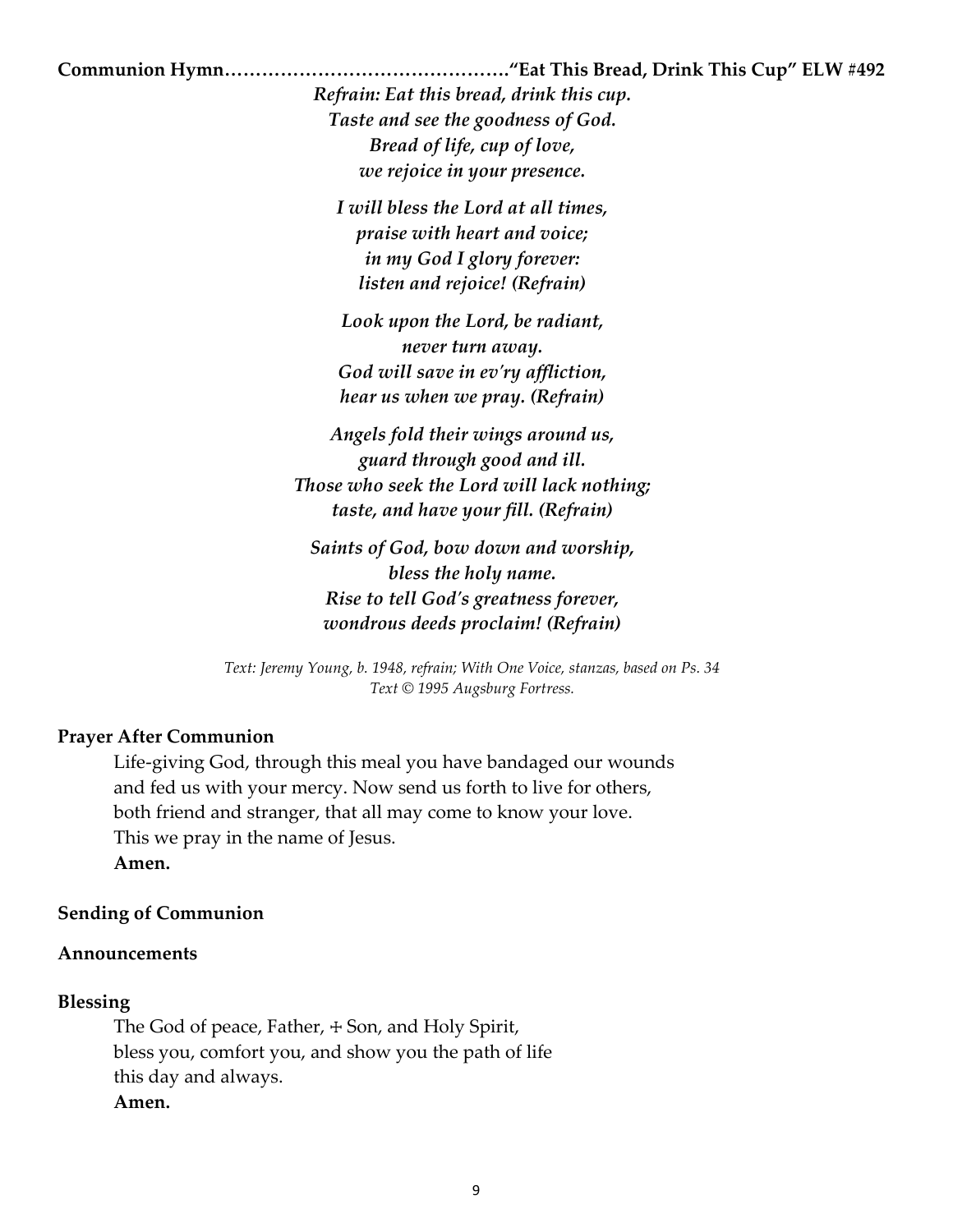#### **\*Sending Hymn…………………………………….…."Lord, Take My Hand and Lead Me" ELW #767**

*Lord, take my hand and lead me upon life's way; direct, protect, and feed me from day to day. Without your grace and favor I go astray; so take my hand, O Savior, and lead the way.*

*Lord, when the tempest rages, I need not fear; for you, the Rock of Ages, are always near. Close by your side abiding, I fear no foe, for when your hand is guiding, in peace I go.*

*Lord, when the shadows lengthen and night has come, I know that you will strengthen my steps toward home, then nothing can impede me, O blessed Friend! So, take my hand and lead me unto the end.*

*Text: Julie von Hausmann, 1825-1901; tr. Lutheran Book of Worship Text © 1978 Lutheran Book of Worship, admin. Augsburg Fortress.*

**\*Dismissal**

Go in peace. Love your neighbor. **Thanks be to God.** 

**Postlude**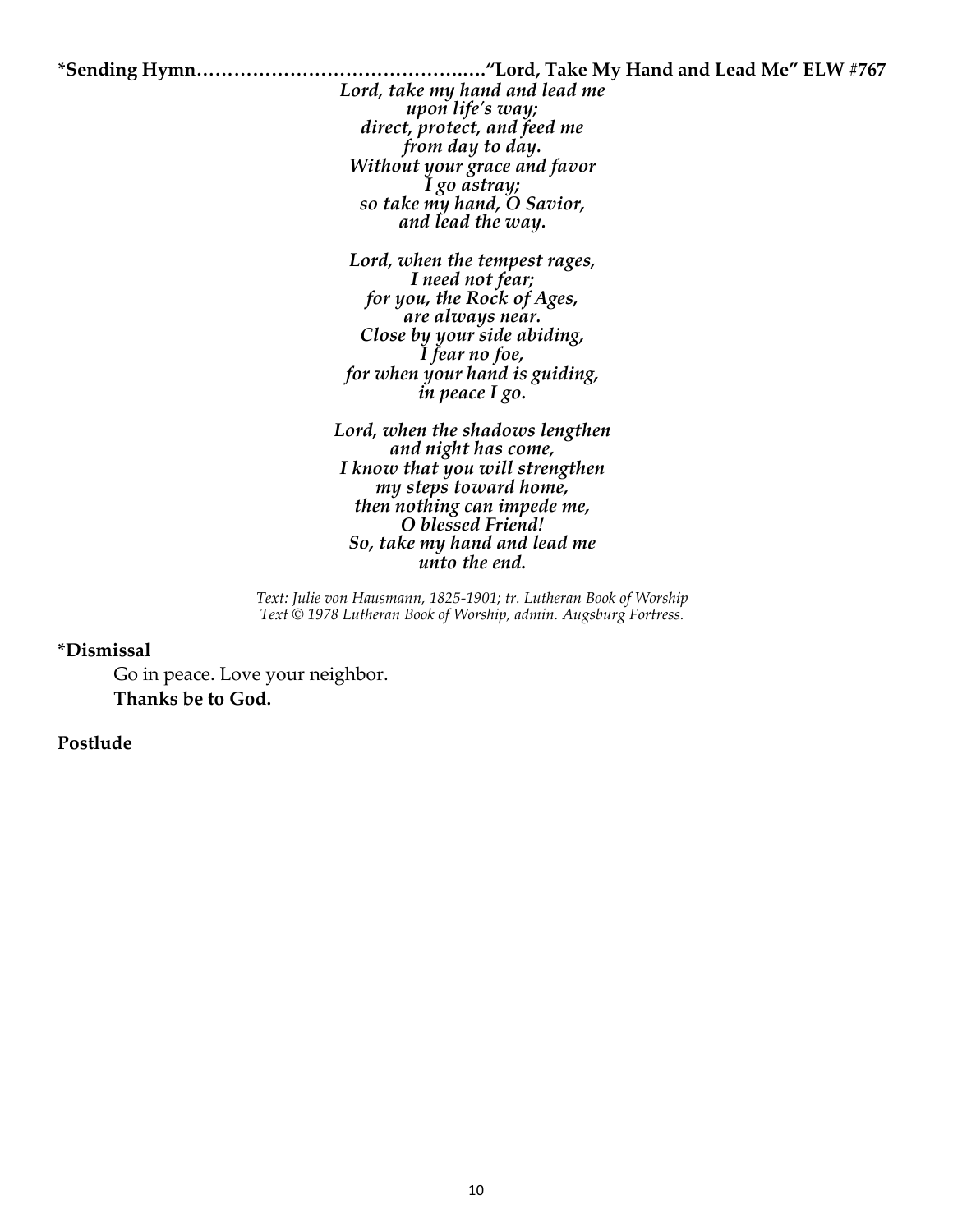# **MINISTERING IN WORSHIP TODAY**

**John Mundinger-LPA, Preaching & Presiding Gretchen Mundinger, Organ K'Lynn Sloan Harris, Technology and Sound**

**Mait Board, Lector Linda Wollitz, Teresa Kinley Ramey Rogness, Evelyn Bourassa Communion Servers Paula Blessinger Judy Kembel Altar Guild**

*John Mundinger, a Lay Pastoral Associate, has been authorized by the Bishop of the Montana Synod to provide pastoral services in this congregation this Sunday.* 

*Materials used and streamed with permission under One License, license number A-704356.*

**In our prayers:** for the community and ministry at St. John's as we begin the process to call our next pastor, for the communities experiencing gun violence, for peace in war zones including Ukraine, for the safety of missionaries at home and abroad, Marge Jacobson, Meg Biggs and family, Pepper Peterson, Karl Kallin, Scott Muir, Harvey Welnel, Betty Dotson, Susan DeBree, Karrie Dolezol, Tom Morrow, Karen Sturm, Erma Polich, Robert Brinton, Tyler Vennes, Bill Mattfeldt, SSGT Andrea Jones, Payan Teeters, Dale Twingley, Cathy Christopherson, Richard Bomar, Brooklyn Skinner, Bruce Gottwig, Mary Lou Hadley, Tom Morrow, Rueben, Vickie Alpiner, Emma Rose Plute, Jeff Shirley, Jeremy Stockstad, Rosita Moe, Tatiana Ceaicovschi, Chris Gibbs, Randy Holmes, Lester Anderson, the children at Intermountain, for those who are alone, for those who suffer from depression, for the homeless in our community, and for all who seek health and wholeness

## **For those who have died and now rest in God's merciful care:**

Addy Selvig, Georgine Larsen, Karen Kallin, Kathy Hintz, Rose Van Voast, Andrew Bickler, Glenda Truesdell, and all the Saints in heaven

**For those in residential living centers, extended care or homebound:**  Mike Kieckbusch, Hazel Aasved, Esther Fuehrer, Marge Mihelish, Bob Wirth, Julie Wolff, Susan DeBree, Bill Mattfeldt, Carl Mattfeldt, Marge Jacobson, Troy & Jimmie McGee, Mary Gardinier

**Missionaries:** Willie, Anne, and Micah Langdji in Cameroon Missionaries around the world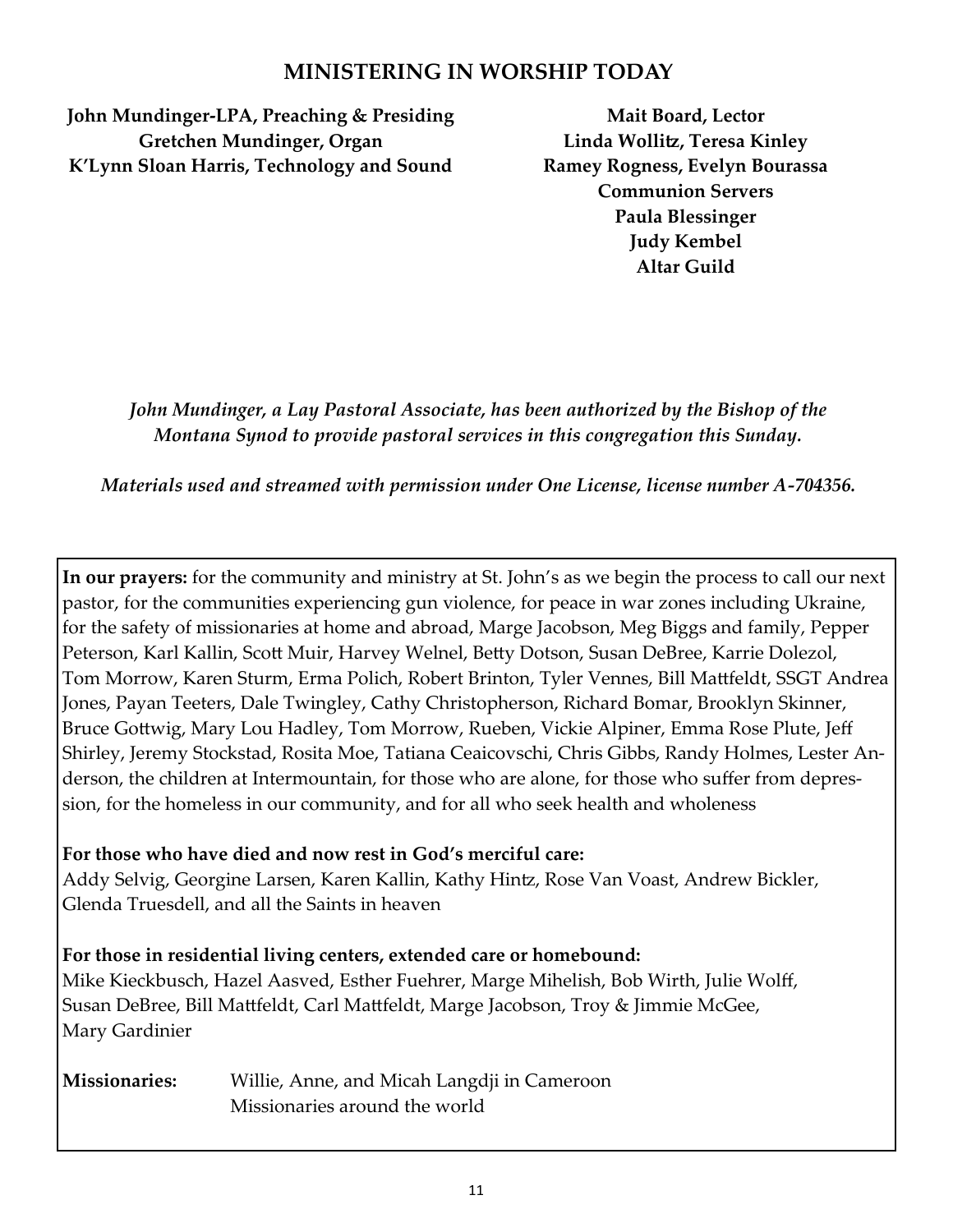# **ANNOUNCEMENTS AND IMPORTANT UPCOMING DATES**

**Lorrie Vennes, LPA is on call June 27th-July 3rd and preaching on July 3rd.**  *Gretchen at FLBC June 26-July 1 Office Closed Monday, July 4th* **Tuesday, July 5th: Property Committee Meeting at 10:00 am Caring Friends at Noon Wednesday, July 6-Friday July 8th: Christmas in July Sale set-up 9:00 am-1:00 pm Saturday, July 9th: Christmas in July Sale 9:00 am-1:00 pm in Fellowship Hall**

*\*\*The Deadline for the weekly bulletin is Wednesday at noon. The deadline for the August Herald is Wednesday, July 20th. Thank you!* 

## **MEET YOUR TRANSITION MINISTRY TEAM**

We are very fortunate to have a wonderful ministry team who will help lead us during our time of transition until we install our new pastor. Each week a different Lay Pastoral Associate (LPA) or minister will provide pastoral services for the week and preach and lead worship. Whoever is scheduled to preach that week (please check your Herald calendar) will be on call the Monday through Sunday they are scheduled to preach. Numbers and emails are listed below for our team.

| <b>Bing Crosby, LPA</b>                        | 714-883-0601                 |  |
|------------------------------------------------|------------------------------|--|
|                                                | bingcroz@yahoo.com           |  |
| Mary Crosby, LPA                               | 406-439-8160                 |  |
|                                                | bingcroz@yahoo.com           |  |
| Pr. Patricia Harant                            | 406-860-2872                 |  |
|                                                | pharant50@gmail.com          |  |
| John Mundinger, LPA                            | 406-449-8996                 |  |
|                                                | jmundinger@montana.com       |  |
| Lorrie Vennes, LPA                             | 406-431-6113                 |  |
|                                                | lorriev77@gmail.com          |  |
| Pr. Kendra Wilde                               | 406-465-8590                 |  |
|                                                | 1corinthians1.4@gmail.com    |  |
| Gretchen Mundinger (office and youth ministry) | 917-439-0093                 |  |
|                                                | Mundinger.Gretchen@gmail.com |  |

#### **GEORGINE LARSEN**

Georgine Larsen joined our faith community when she moved from Missouri to reside in Helena at Touchmark. Prior to the pandemic, Georgine regularly worshiped with us and was a faithful participant in Senior Saints, the weekly Bible study at Touchmark. Georgine passed this life on June 7. The celebration of Georgine's life will take place in Missouri and scheduled to include all of her family. Georgine's life was filled with music. The family suggests memorials to the St. John's organ fund.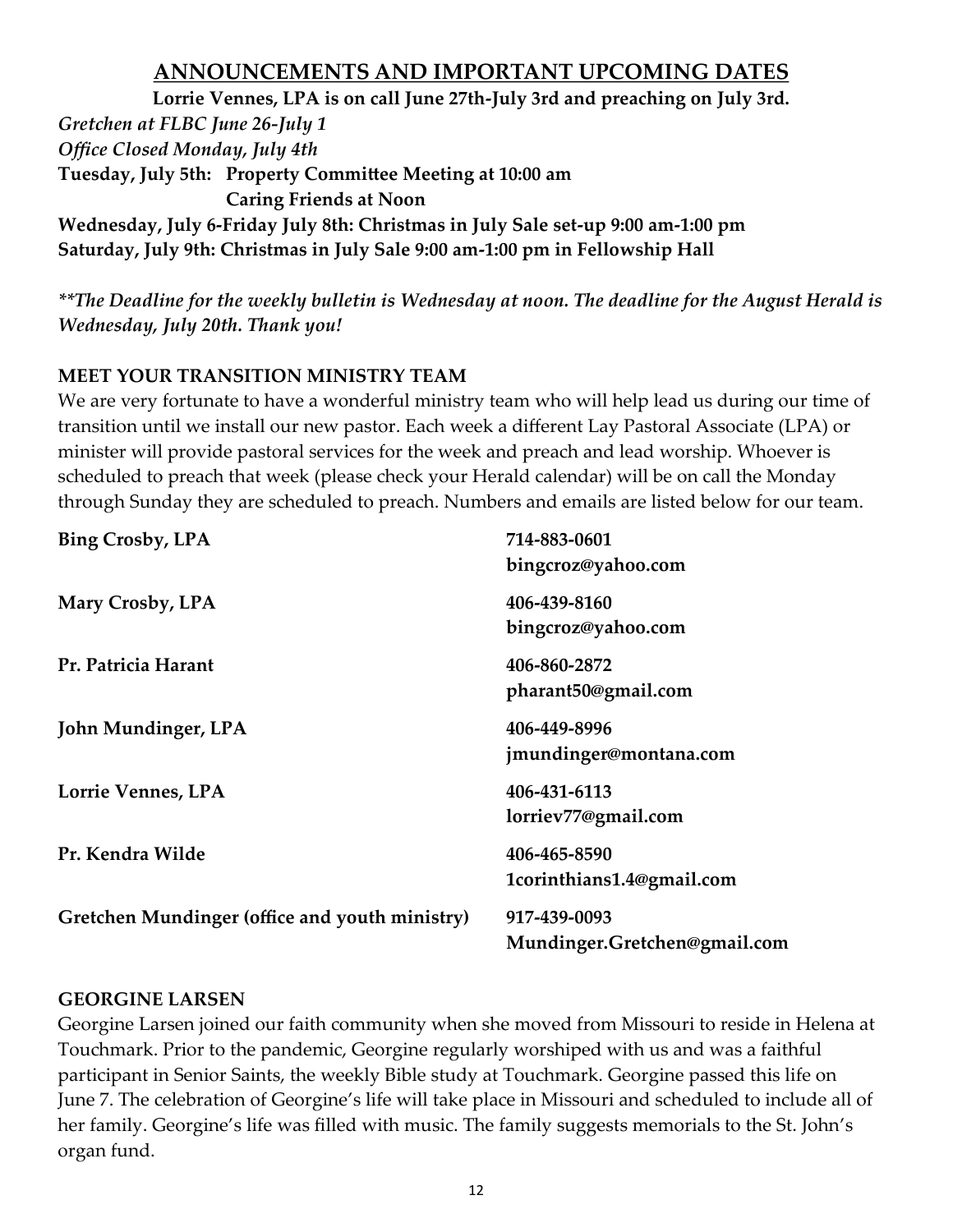## **VBS/DAY CAMP SUCCESS!**

Thank you to everyone who helped make our VBS/DAY Camp with FLBC a success this year. We are delighted that 31 kiddos spend the week with us learning about God's boundless love. This endeavor would never be possible without your support. We especially want to thank those who provided food for the counselors (Lorrie Vennes, Dawn Field, Jennifer Wintersteen, Betty Olaf, Ron & Deanne Stegmann, Pr. Kendra Wilde), those who helped clean up our Sunday School room (Kari Ceaicovschi, Deby McNally, Betty Olaf), those who applied for Thrivent grants (Jennifer Wintersteen, John & Gwynn Mundinger), our team who prepped and provided food for the final BBQ (Greg Field and John Mundinger) and our junior counselors and volunteer teachers (Betty Olaf, Bella Twoteeth, EB Slocum, Kate Lee, Lauren Eckdahl, Kayla Forseth, Liam Farrell, Corrissa Baker, Ayla Mundinger-Adsay, and Sydney McNally.) This is our 7th year providing VBS/Day Camp with FLBC in our community and it truly is the best way to kick off summer. Thank you for supporting this ministry.

## **SAVE THE DATE**

Sunday, September 11, we are going to host outdoor worship at 9:30, a community potluck at 11:00, and a school supply drive for Lutheran World Relief. Look for details in the Herald.

## **THRIVENT GRANTS NEEDED**

Thrivent members: we are looking for two Thrivent Members who have not yet submitted Action Team grants in 2022 to submit them for our outdoor worship, community picnic, and school kit drive on Sunday, September 11. We will help you write the grants. Please contact Kendra Wilde at 465-8590. Thanks!

## **CHRISTMAS IN JULY SALE**

Carl and Bill Mattfeldt donated Jeannette Mattfeldt's holiday collection to the church in the hopes that we could sell the items and the proceeds would go to support a local ministry. On Saturday, July 9th we will have a Christmas In July Sale from 9:00 AM-1:00 PM in the Fellowship hall with 100% of the proceeds going to support Good Samaritan Ministries. We will need help setting up the sale July 6th-8th from 9:00 AM-1:00 PM and we need donations of plastic bags and newspaper. Questions? Please contact Christina Tielking.

# **LUTHER LEAGUE SOFTBALL GAME**

Join us for an afternoon of fun with our friends at Our Redeemer's on Sunday, July 17th at 1:00 pm at Bob Ryan Baseball Field. We need two teams of 10-12. Sign up in the narthex today.

## **VISIT FROM OUR MISSIONARIES**

Join us in welcoming Anne and Willie Langdji, ELCA regional representatives for West Africa, and their missionary work in health and sustainable development in Cameroon to worship on July 31.

## **WORSHIP HELPERS NEEDED**

We welcome help from our church community each week to help with our weekly worship. Signup sheets are in the narthex to greet, read, and serve communion; please speak with Cliff Roessner to help usher; please speak with Laura Nachtsheim to bring treats for coffee hour.